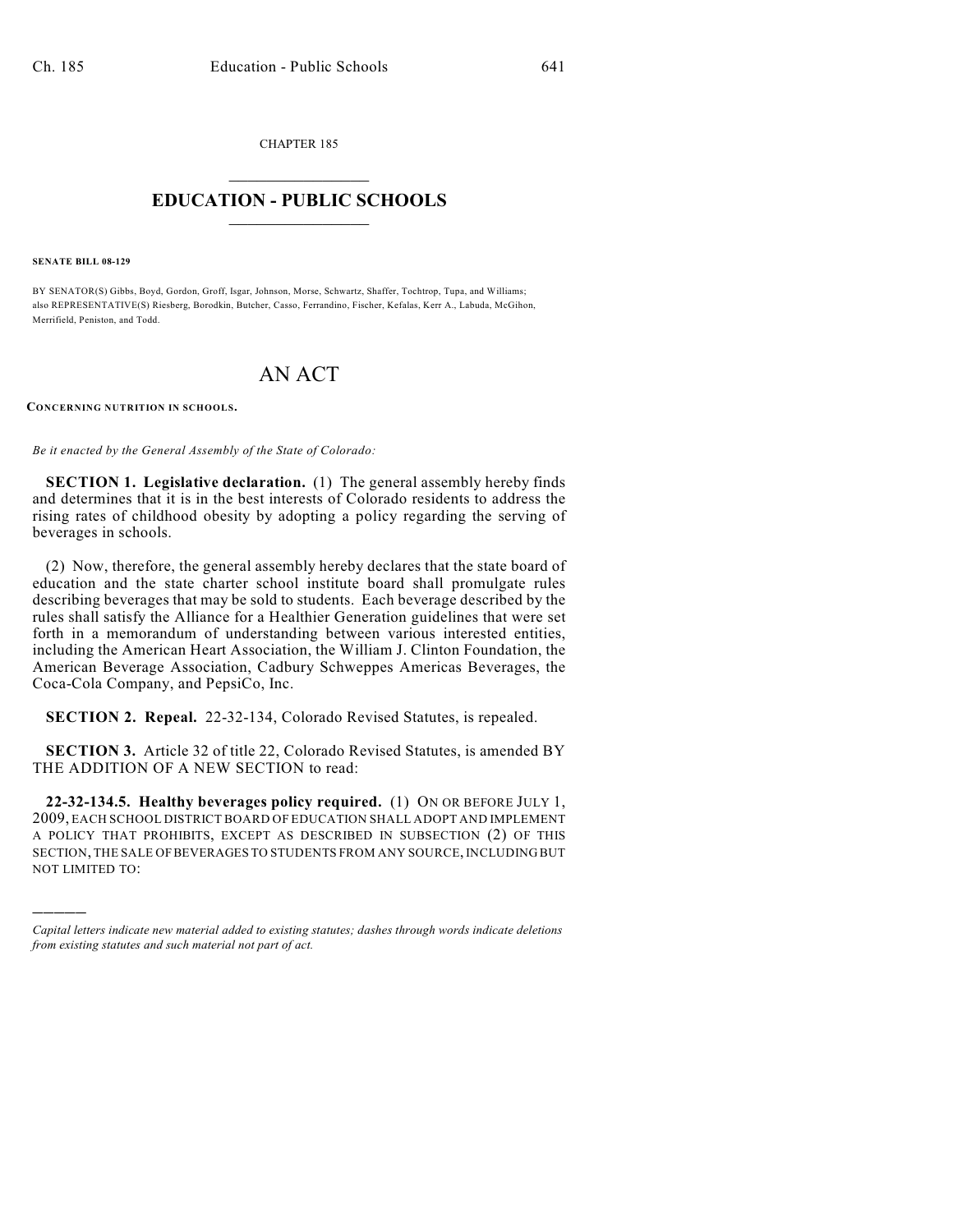- (a) SCHOOL CAFETERIAS;
- (b) VENDING MACHINES;
- (c) SCHOOL STORES; AND

(d) FUND-RAISING ACTIVITIES CONDUCTED ON SCHOOL CAMPUSES.

(2) (a) ON OR BEFORE NOVEMBER 15, 2008, THE STATE BOARD OF EDUCATION SHALL PROMULGATE RULES DESCRIBING BEVERAGES THAT SCHOOL DISTRICTS AND SCHOOLS MAY PERMIT TO BE SOLD TO STUDENTS. EACH BEVERAGE DESCRIBED BY THE RULES SHALL SATISFY MINIMUM NUTRITIONAL STANDARDS FOR BEVERAGES, WHICH STANDARDS ARE SCIENCE-BASED AND ESTABLISHED BY A NATIONAL ORGANIZATION THAT:

(I) ESTABLISHES AND PROMOTES MINIMUM NUTRITIONAL STANDARDS FOR BEVERAGES SERVED TO STUDENTS IN SCHOOLS; AND

(II) HAS SET FORTH A MEMORANDUM OF UNDERSTANDING BETWEEN VARIOUS INTERESTED ENTITIES, INCLUDING REPRESENTATIVES OF THE BEVERAGE INDUSTRY, WHICH MEMORANDUM OF UNDERSTANDING SETS FORTH GUIDELINES FOR POLICIES CONCERNING BEVERAGES THAT SCHOOL DISTRICTS AND SCHOOLS MAY PERMIT TO BE SOLD TO STUDENTS.

(b) ON OR BEFORE NOVEMBER 15, 2008, THE STATE BOARD OF EDUCATION SHALL PROMULGATE RULES DESCRIBING SPECIFIC EVENTS OCCURRING OUTSIDE OF THE REGULAR AND EXTENDED SCHOOL DAY, INCLUDING BUT NOT LIMITED TO EXTRACURRICULAR COMPETITIONS AND PERFORMANCES, AT WHICH A SCHOOL DISTRICT OR SCHOOL MAY PERMIT TO BE SOLD TO STUDENTS BEVERAGES OTHER THAN THE BEVERAGES DESCRIBED BY THE RULES PROMULGATED BY THE STATE BOARD PURSUANT TO PARAGRAPH (a) OF THIS SUBSECTION (2).

(3) (a) THE POLICY ADOPTED BY A SCHOOL DISTRICT PURSUANT TO SUBSECTION (1) OF THIS SECTION SHALL APPLY TO ALL BEVERAGES SOLD ON SCHOOL CAMPUSES DURING REGULAR AND EXTENDED SCHOOL DAYS.

(b) FOR THE PURPOSES OF THIS SUBSECTION (3), "EXTENDED SCHOOL DAY" MEANS THE REGULAR HOURS OF OPERATION FOR A SCHOOL PLUS ANY TIME SPENT BY STUDENTS AFTER THE REGULAR HOURS OF OPERATION FOR ANY PURPOSE, INCLUDING BUT NOT LIMITED TO PARTICIPATION IN EXTRACURRICULAR ACTIVITIES OR CHILDCARE PROGRAMS.

(4) THE PROVISIONS OF THIS SECTION SHALL APPLY TO CONTRACTS ENTERED INTO OR RENEWED BY A SCHOOL DISTRICT ON OR AFTER JULY 1, 2009.

**SECTION 4.** 22-32-136 (3) (a) (II), Colorado Revised Statutes, is amended to read:

**22-32-136. Children's nutrition - healthful alternatives - information facilities - local wellness policy - competitive foods.** (3) On or before July 1,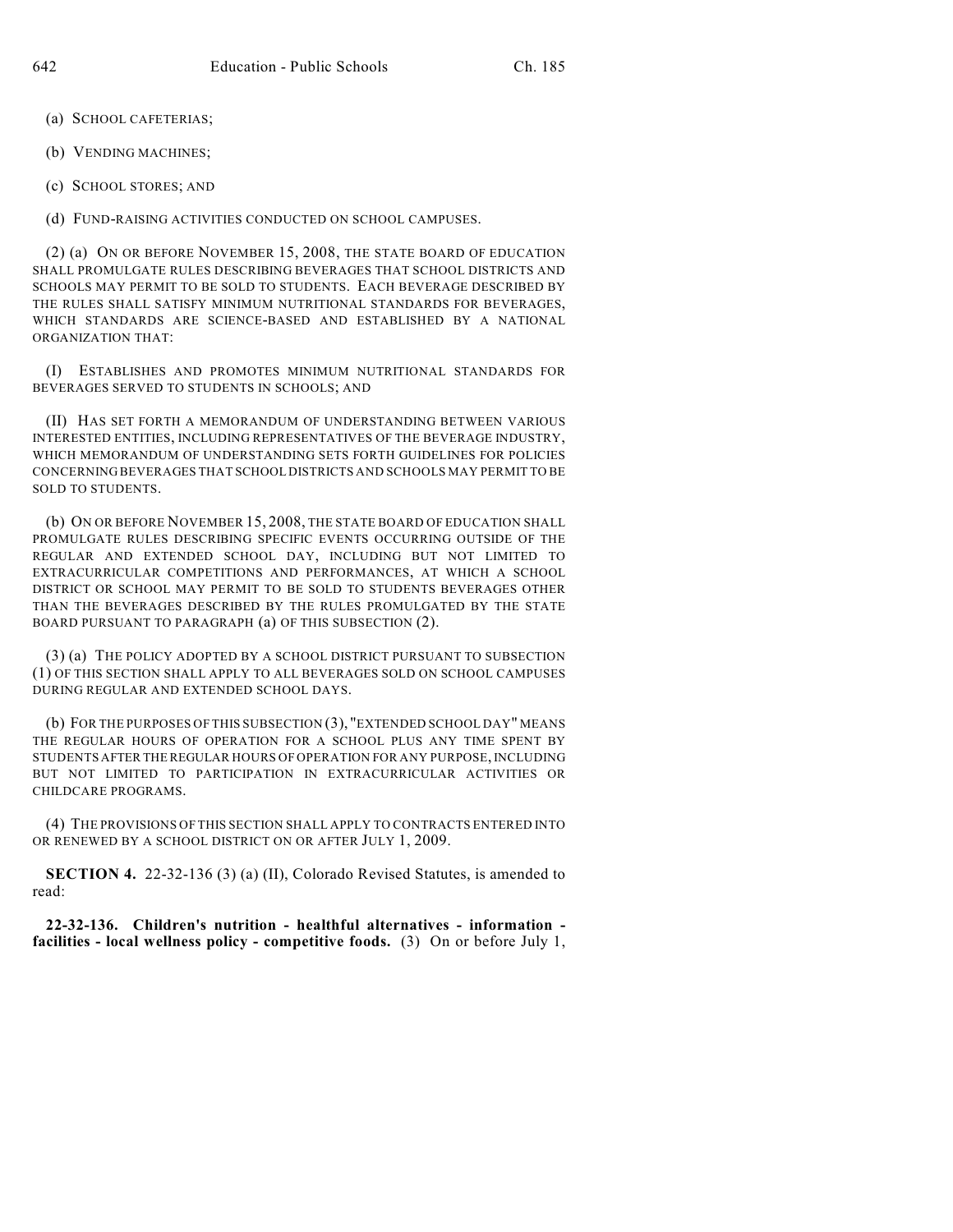2006, each school district board of education is encouraged to adopt policies ensuring that:

(a) Every student has access to healthful food choices in appropriate portion sizes throughout the school day. At a minimum, this includes the provision of:

(II) Healthful items in vending machines, pursuant to section 22-32-134 BEVERAGES SOLD TO STUDENTS ON SCHOOL CAMPUSES, PURSUANT TO SECTION 22-32-134.5; and

**SECTION 5.** 22-30.5-505, Colorado Revised Statutes, is amended BY THE ADDITION OF A NEW SUBSECTION to read:

**22-30.5-505. State charter school institute - institute board - appointment powers and duties - rules.** (13) PURSUANT TO SECTION 22-30.5-517, THE INSTITUTE SHALL ADOPT AND IMPLEMENT A POLICY THAT REGULATES THE SALE OF BEVERAGES TO STUDENTS AT AN INSTITUTE CHARTER SCHOOL.

**SECTION 6.** Part 5 of article 30.5 of title 22, Colorado Revised Statutes, is amended BY THE ADDITION OF A NEW SECTION to read:

**22-30.5-517. Institute charter school nutritional beverage policy.** (1) ON OR BEFORE JULY 1, 2009, THE STATE CHARTER SCHOOL INSTITUTE SHALL ADOPT AND IMPLEMENT A POLICY THAT PROHIBITS, EXCEPT AS DESCRIBED IN SUBSECTION (2) OF THIS SECTION, AN INSTITUTE CHARTER SCHOOL FROM PERMITTING THE SALE OF BEVERAGES TO STUDENTS FROM ANY SOURCE, INCLUDING BUT NOT LIMITED TO:

- (a) SCHOOL CAFETERIAS;
- (b) VENDING MACHINES;
- (c) SCHOOL STORES; AND
- (d) FUND-RAISING ACTIVITIES CONDUCTED ON SCHOOL CAMPUSES.

(2) (a) ON OR BEFORE NOVEMBER 15, 2008, THE INSTITUTE BOARD SHALL PROMULGATE RULES DESCRIBING BEVERAGES THAT INSTITUTE CHARTER SCHOOLS MAY PERMIT TO BE SOLD TO STUDENTS. EACH BEVERAGE DESCRIBED BY THE RULES SHALL SATISFY MINIMUM NUTRITIONAL STANDARDS FOR BEVERAGES, WHICH STANDARDS ARE SCIENCE-BASED AND ESTABLISHED BY A NATIONAL ORGANIZATION THAT:

(I) ESTABLISHES AND PROMOTES MINIMUM NUTRITIONAL STANDARDS FOR BEVERAGES SERVED TO STUDENTS IN SCHOOLS; AND

(II) HAS SET FORTH A MEMORANDUM OF UNDERSTANDING BETWEEN VARIOUS INTERESTED ENTITIES, INCLUDING REPRESENTATIVES OF THE BEVERAGE INDUSTRY, WHICH MEMORANDUM OF UNDERSTANDING SETS FORTH GUIDELINES FOR POLICIES CONCERNING BEVERAGES THAT SCHOOL DISTRICTS AND SCHOOLS MAY PERMIT TO BE SOLD TO STUDENTS.